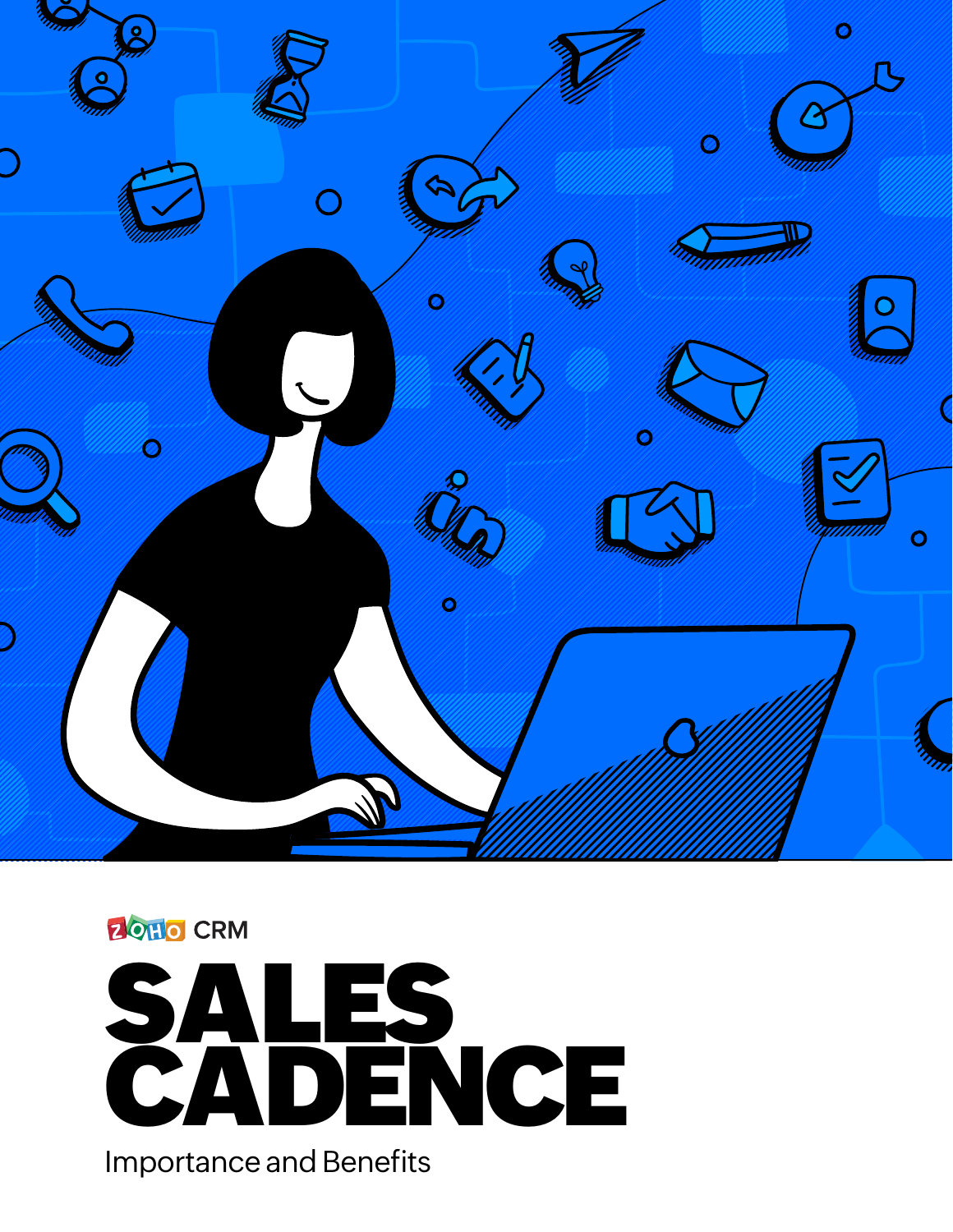### **TABLE OF CONTENTS**

| What is a sales cadence?                        | 5  |
|-------------------------------------------------|----|
| What is the purpose of a sales cadence?         | 5  |
| What type of cadence should you build?          |    |
| Simple sales cadence                            | 8  |
| Branched sales cadence                          | 11 |
| Multi-branched complex sales cadence            | 12 |
| Things to consider for building a sales cadence |    |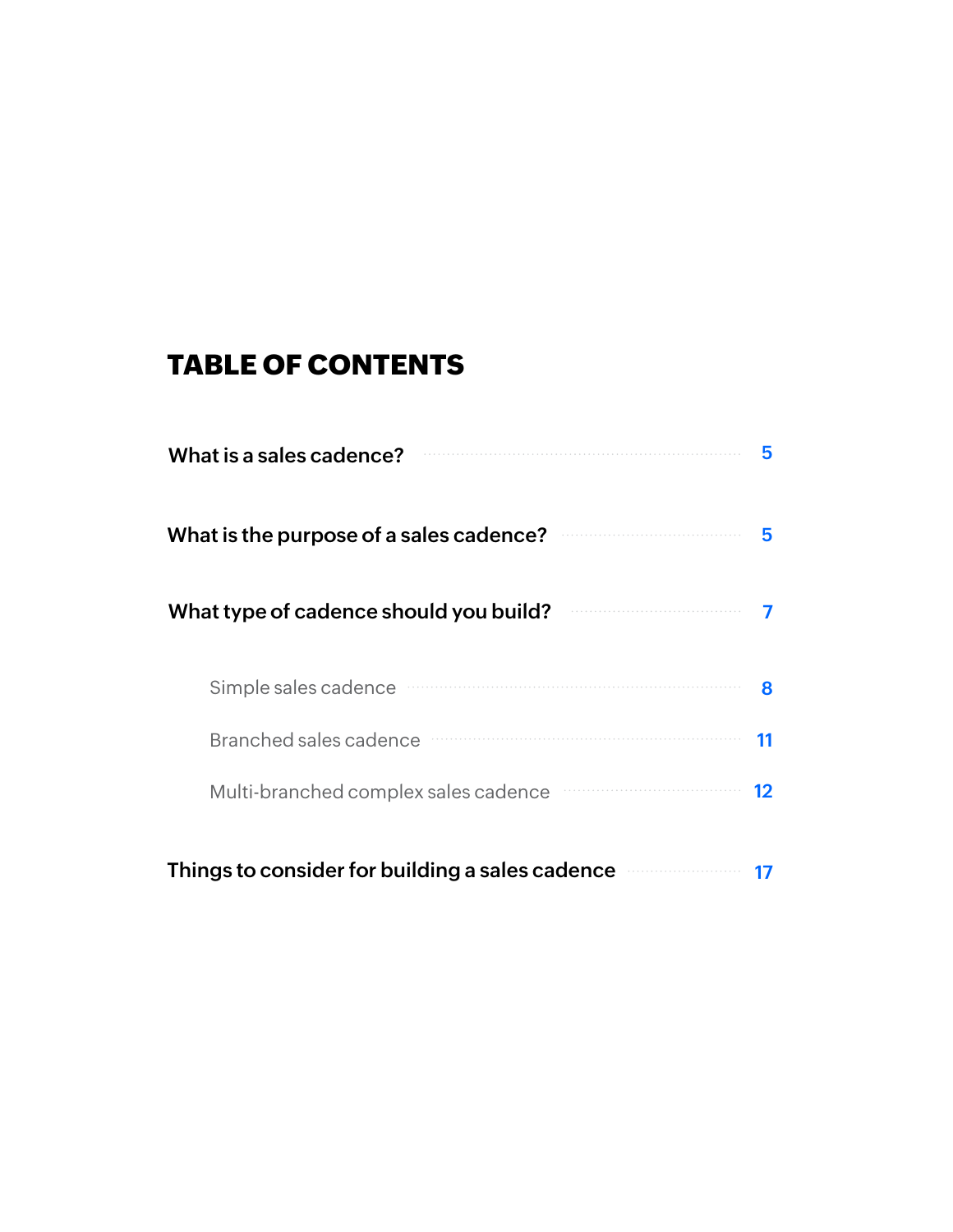To the first thing you do when you travel to a new place is to look up the location<br>on a map. Similarly, if you decide to cook something you haven't cooked before you will refer to the recipe. This is because the navigation in the map and the method in the cookbook ensure a guaranteed result.

Your business is no different when it comes to needing proper guidance to navigate from the start to the end of a process.

There are various activities performed by different teams at every stage of a process in order to complete it. Processes such as lead qualification, customer acquisition, deal review, product delivery, or preparing a work order, each have a set of steps that must be performed in a certain sequence to complete the process.

For example: A work order cannot be submitted without the job status and invoice date, a lead cannot be marked as uninterested unless two email follow-ups have been sent and a phone call has been made, in customer acquisition,one product demonstration must be completed before the customer is qualified as a lead.

A rule book for each process that tells the individual what to do, when to do it, and how to do it can increase the efficiency of the process and the people performing it.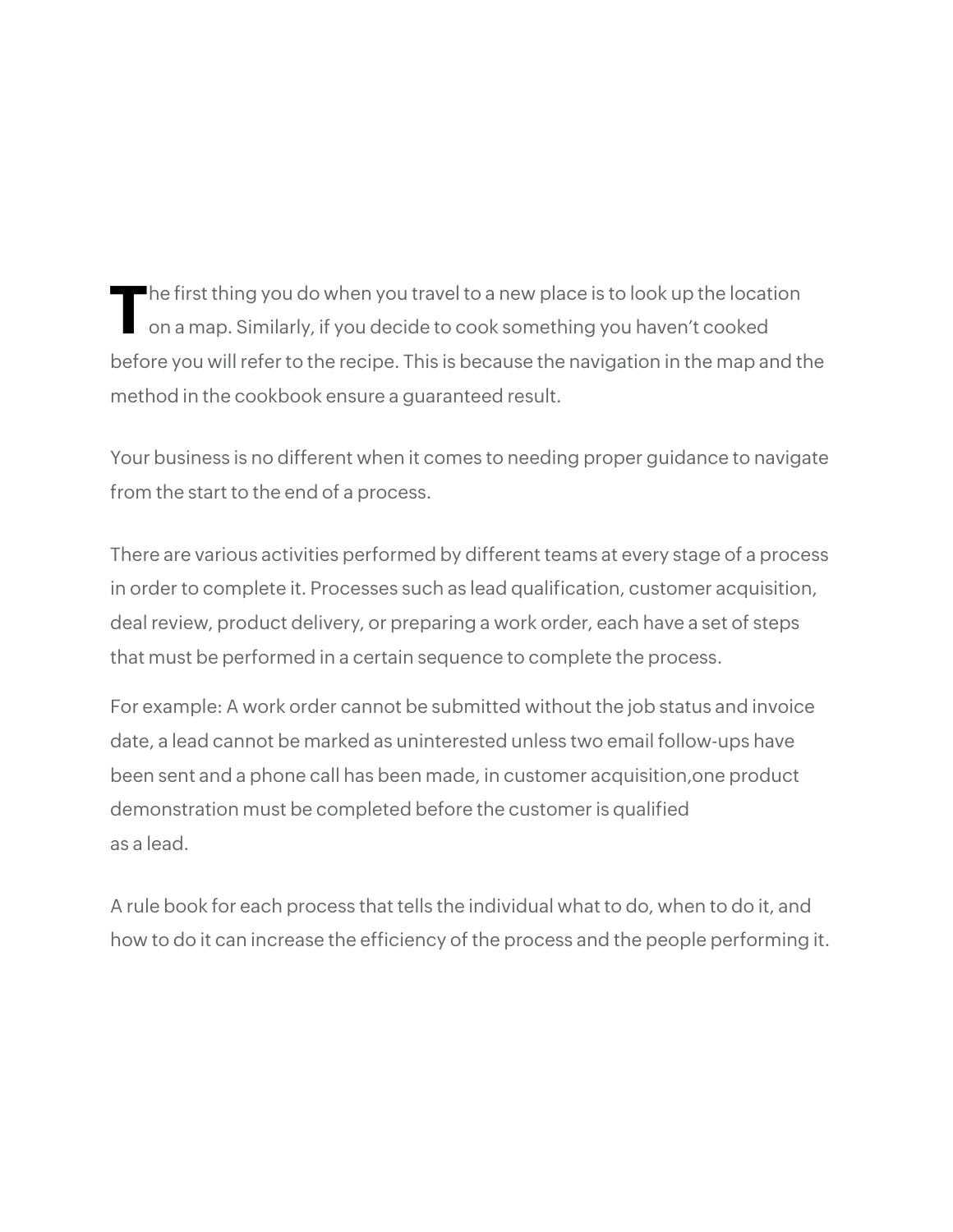## What is a **Sales cadence?**

A sales cadence is the rule book for your business process. It defines the sequence of actions that a salesperson must perform in order to complete a process. It includes details of every activity like the emails that must be sent, when to use a particular email template and when not to use it, how often to call a prospect, when to fix a meeting, which invoice to send, when to seek a manager's approval, etc. It is a digital map that ensures the salesperson knows the process and follows it to a T.

## **What is the purpose of a sales cadence?**

A cadence is a close network of actions that defines required work items. Before building a cadence, managers have to scrutinize the process to remove any action that does not add value. What is left at the end is the most reliable sequence which can be used as a reference by new or experienced members for optimum results.

Some common sales practices in businesses are qualifying leads, customer acquisition, and deal review. When a cadence is built for one of these processes, you need to take a closer look at the effectiveness of every activity and identify what works and what does not.

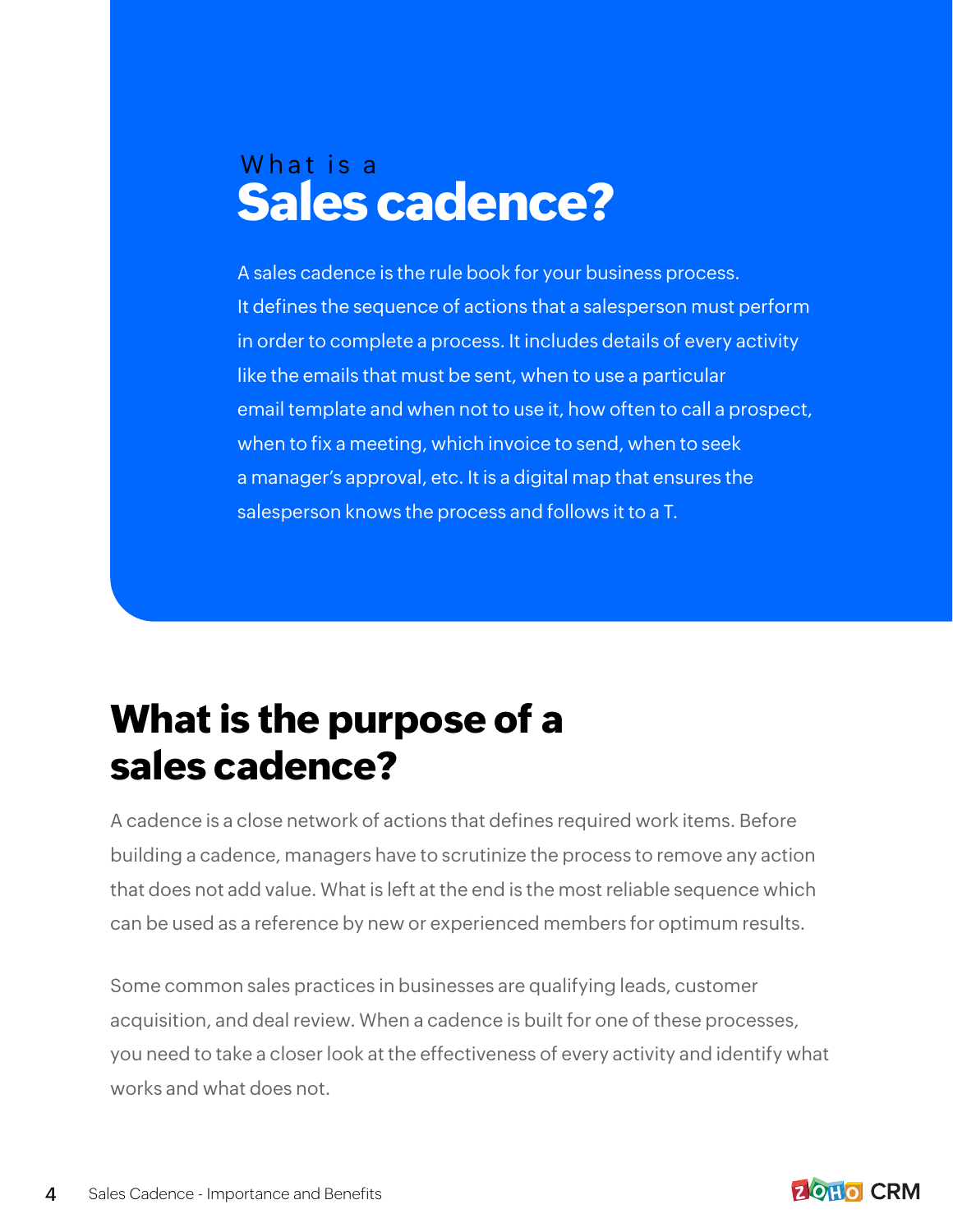#### **For example:**

- $\circ$  If sending a follow-up email for the third time in a day does not help in establishing contact with the lead while a phone call does, then you may replace the third email activity with a phone call.
- $\circ$  If the email open rate of a particular template is better in a certain region compared to other regions, it is best to distinguish the templates geographically and send different emails to each region based on what the customers respond best to.
- $\circ$  If the lead follow-up process yields better results when there is a gap of 3 days between the first email and phone call compared to sending an email everyday, then you should change to the process that gives better results.
- $\circ$  If the likelihood of closing deals with key accounts is higher when deal reviews take place every week, then it is best to follow the same review timeline for other key accounts.

With proper scrutiny of your processes, you will be able to identify redundancies or mistiming of some practices and change them for the better. Eventually, these changes will be reflected in the overall well-being of your business with better conversions, more deal closures, and improved team efficiency.

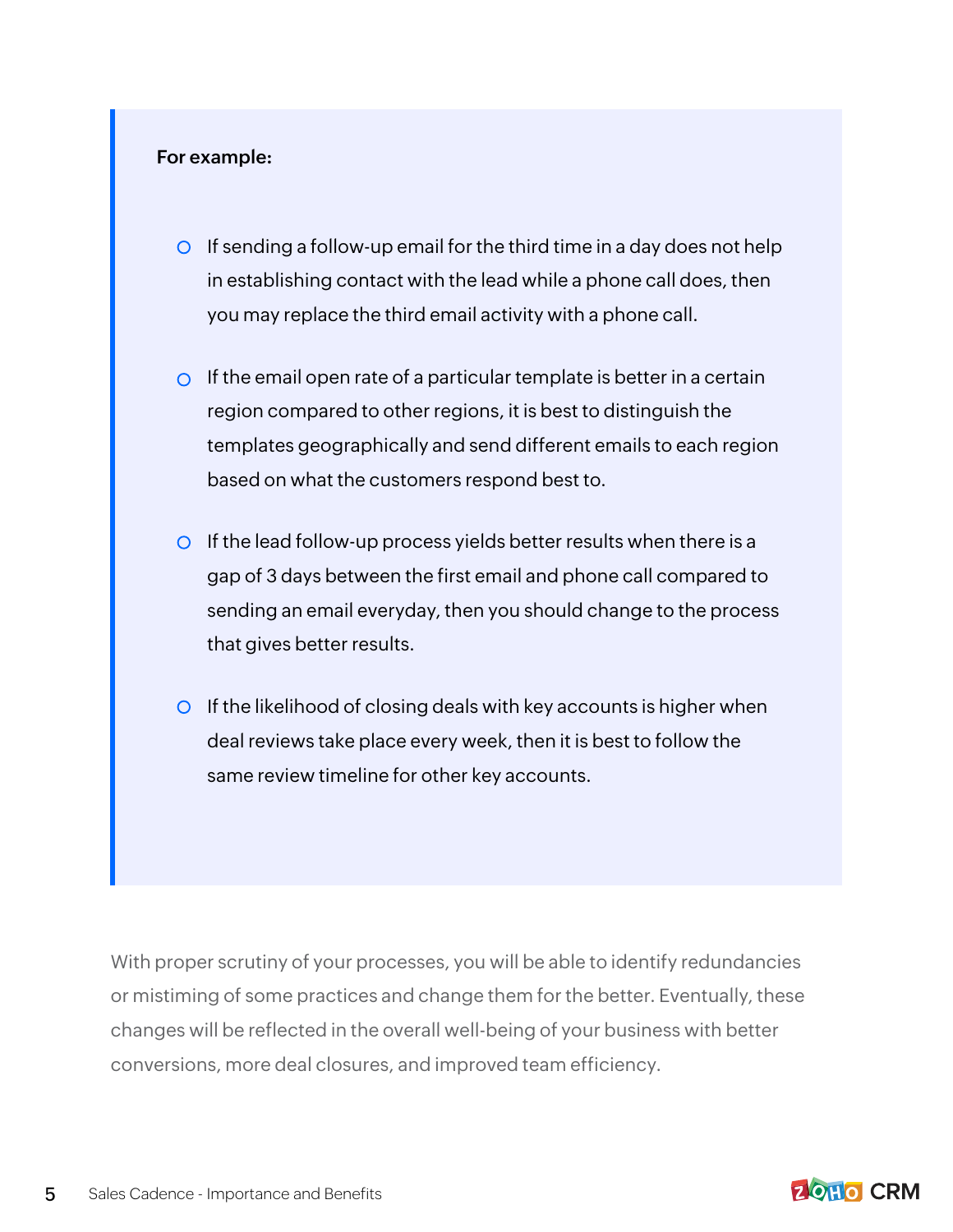# **What type of cadence should you build?**

**The cadence that best suits your business depends on the sales model you follow.**

**A shorter sales cycle with a lower deal amount.**

**A longer sales cycle with a higher deal amount.**

A shorter sales cycle with a lower deal amount and only a few decision makers is a transactional sales model. A cadence for this model would be simple with few touchpoints before the sale closes.

A sales cycle that is longer with a higher deal amount, which has at least 5–6 decision makers is a relational sales model. Usually, processes in larger companies are relational as the reps focus on building a stronger rapport with the customer, making the sales cycle longer with many touchpoints. A cadence for this type of sales model will be complex with well-defined sales activities at every stage and will have branches to allow different sales outreach tactics depending on the outcomes.

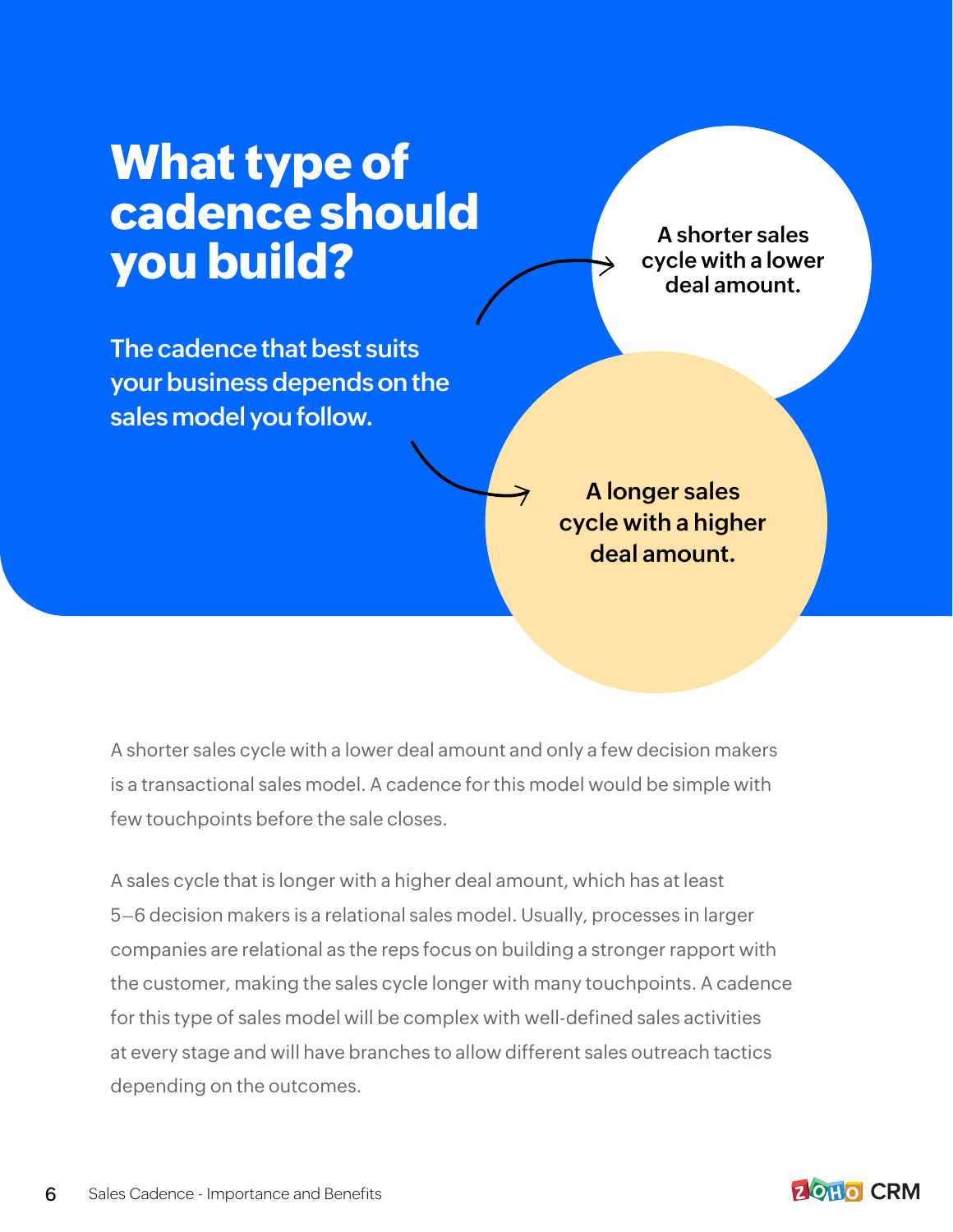# **Simple sales cadence**

Managers can use **Blueprint** to create best practices for their team members and guide them through a process by defining the activities they need to perform at each stage. The sales cadence can tell them when to send an email, which email template to send, the call script that should be used, or provide a checklist to make sure they have completed all the required activities before closing the stage.

Let's take a look at some examples of a simple sales cadence.

The emails can be automated through workflows and reminders can be set for calls.

### **Inbound prospecting**

**TIP**

The leads who have already expressed an interest in your business or who you have being contacted in the past are easier to engage. They are aware of your brand so you can directly call them, send an email, or connect on social media. The frequency of subsequent contacts can be 1–2 days unless they explicitly ask you not to contact them.

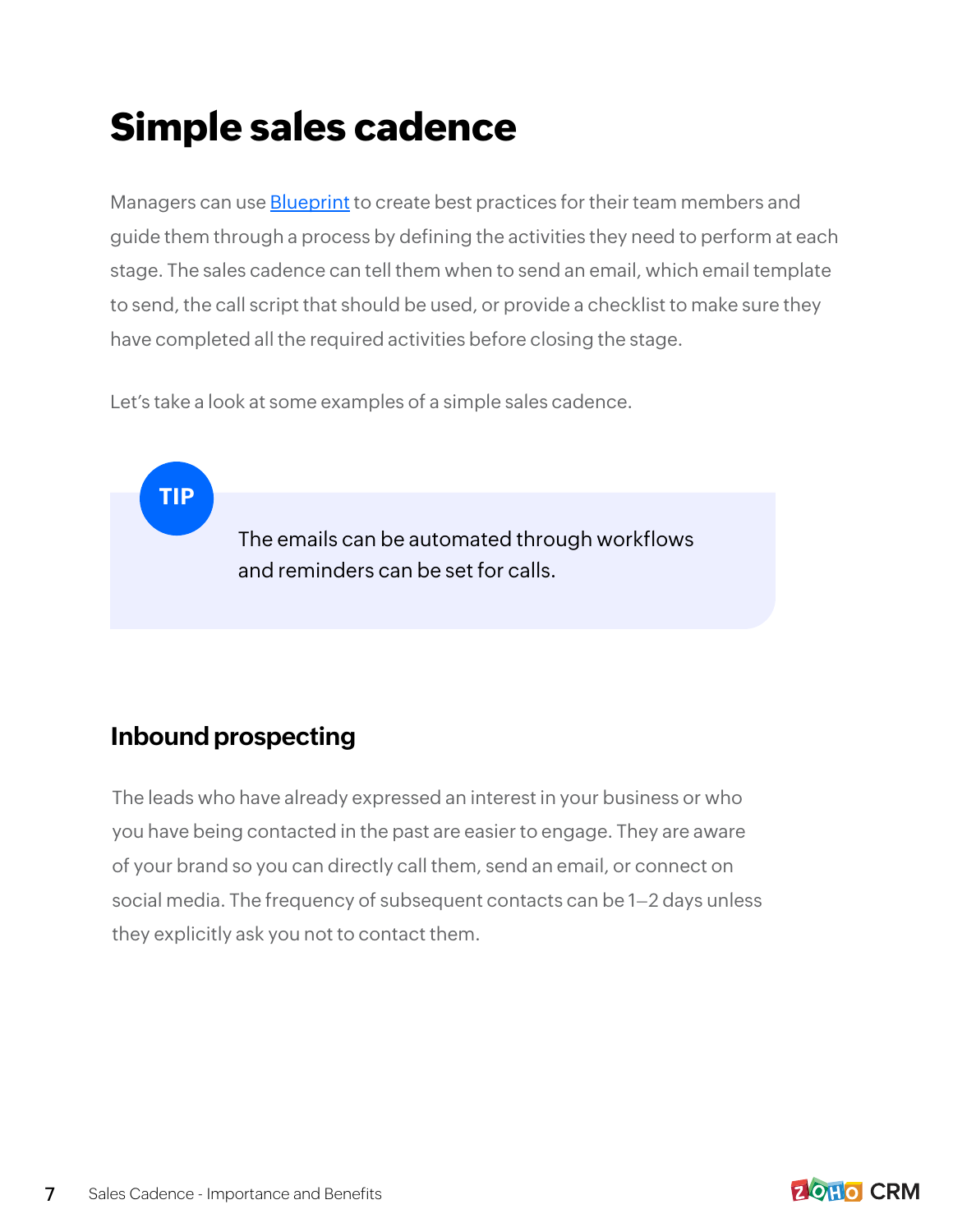Here is an example of a sales cadence you might use in this situation:



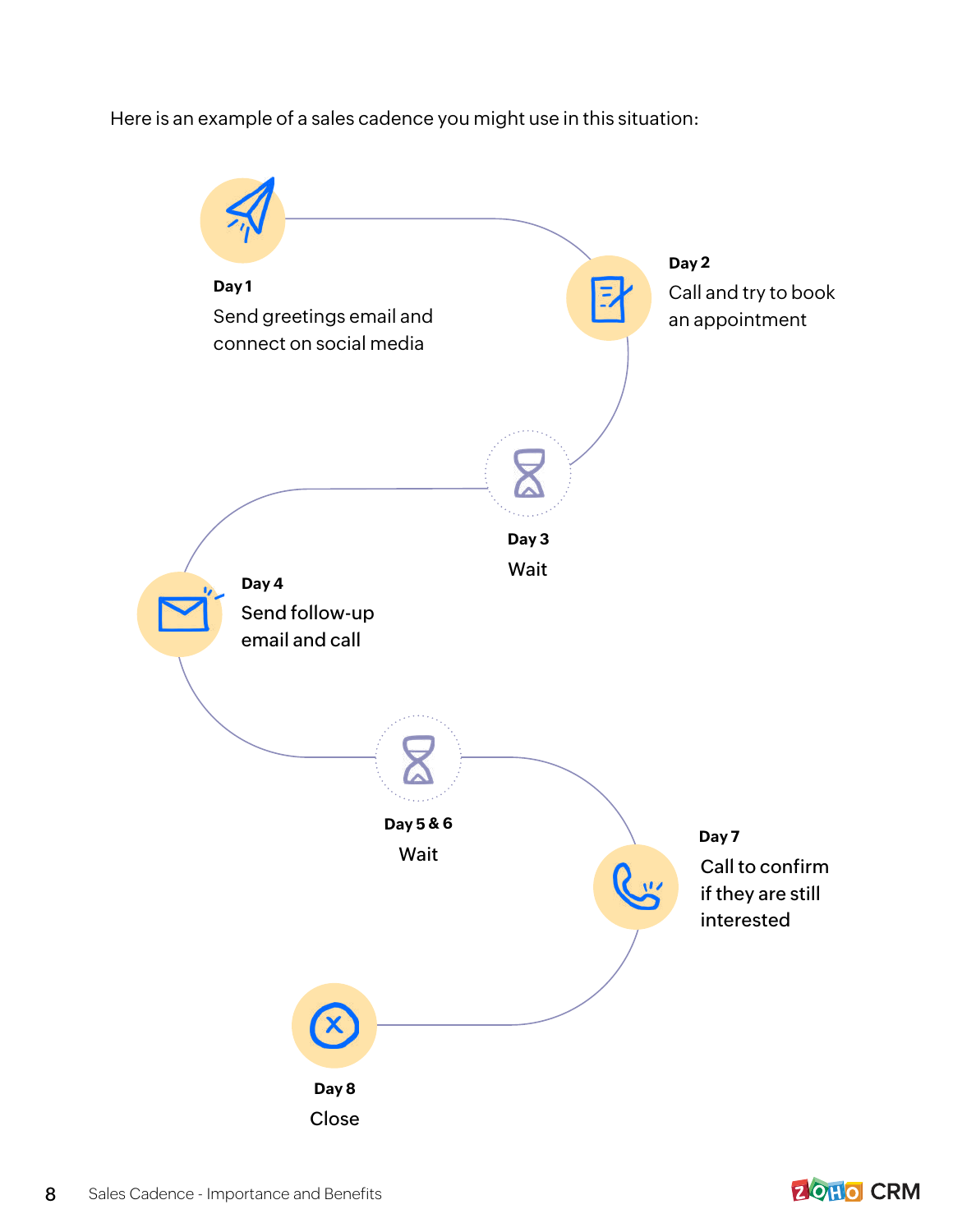### **Outbound lead qualification**

The leads are new and the sales rep needs to evaluate their interest before getting into the details. So they send an initial email. The subsequent contact attempts need to be paced carefully to avoid overwhelming the lead while remaining persistent.

Here is an example of a sales cadence you might use in this situation:



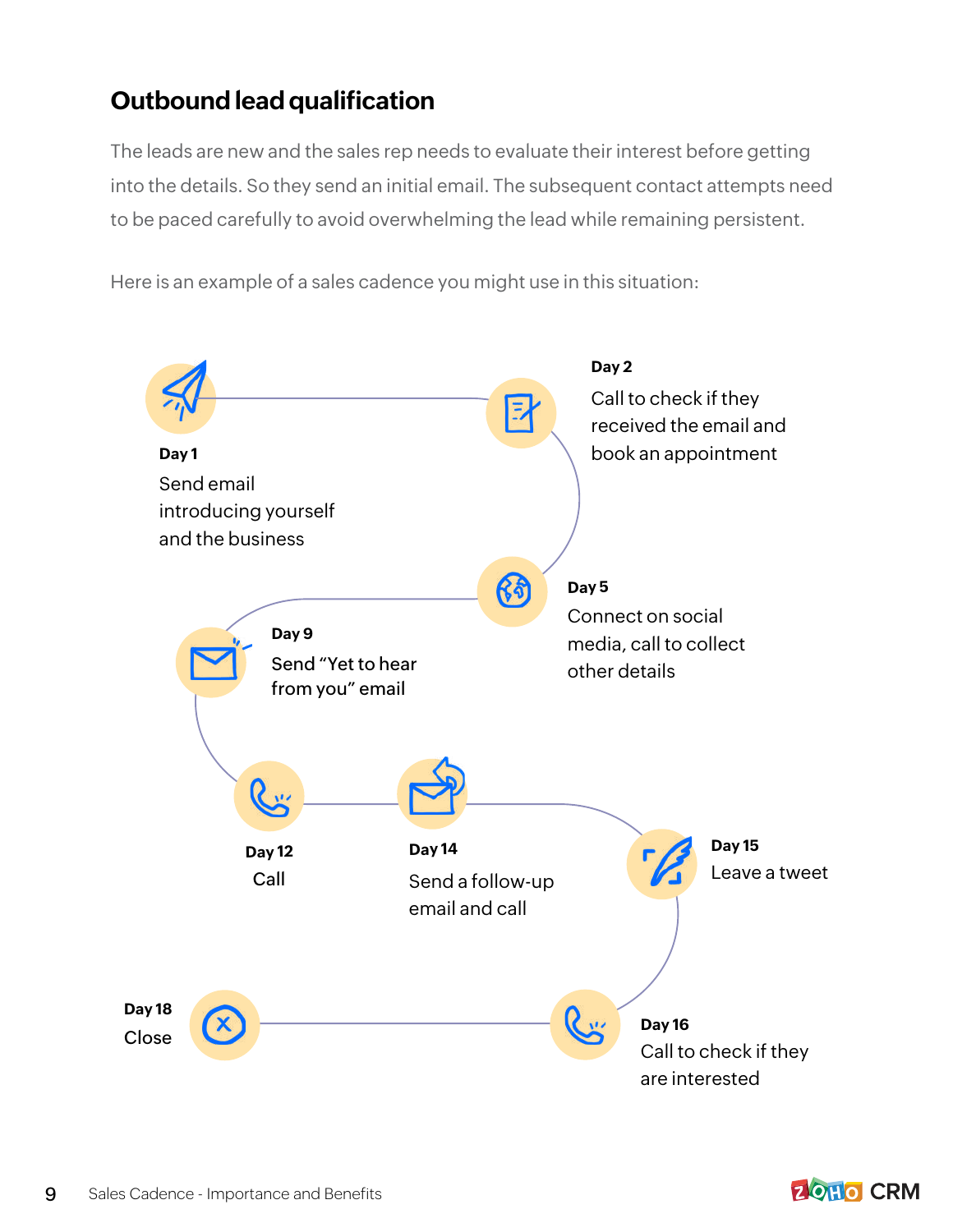# **Branched sales cadence**

Business with larger organizations takes longer as the reps have to spend a lot of time establishing a relationship with the customer. The sales outreach strategy varies based on the outcome of a call or an email. The managers can study the process to understand the different paths and create a sales cadence with multiple branches.

The image below shows a sample branching sales cadence created using Blueprint.

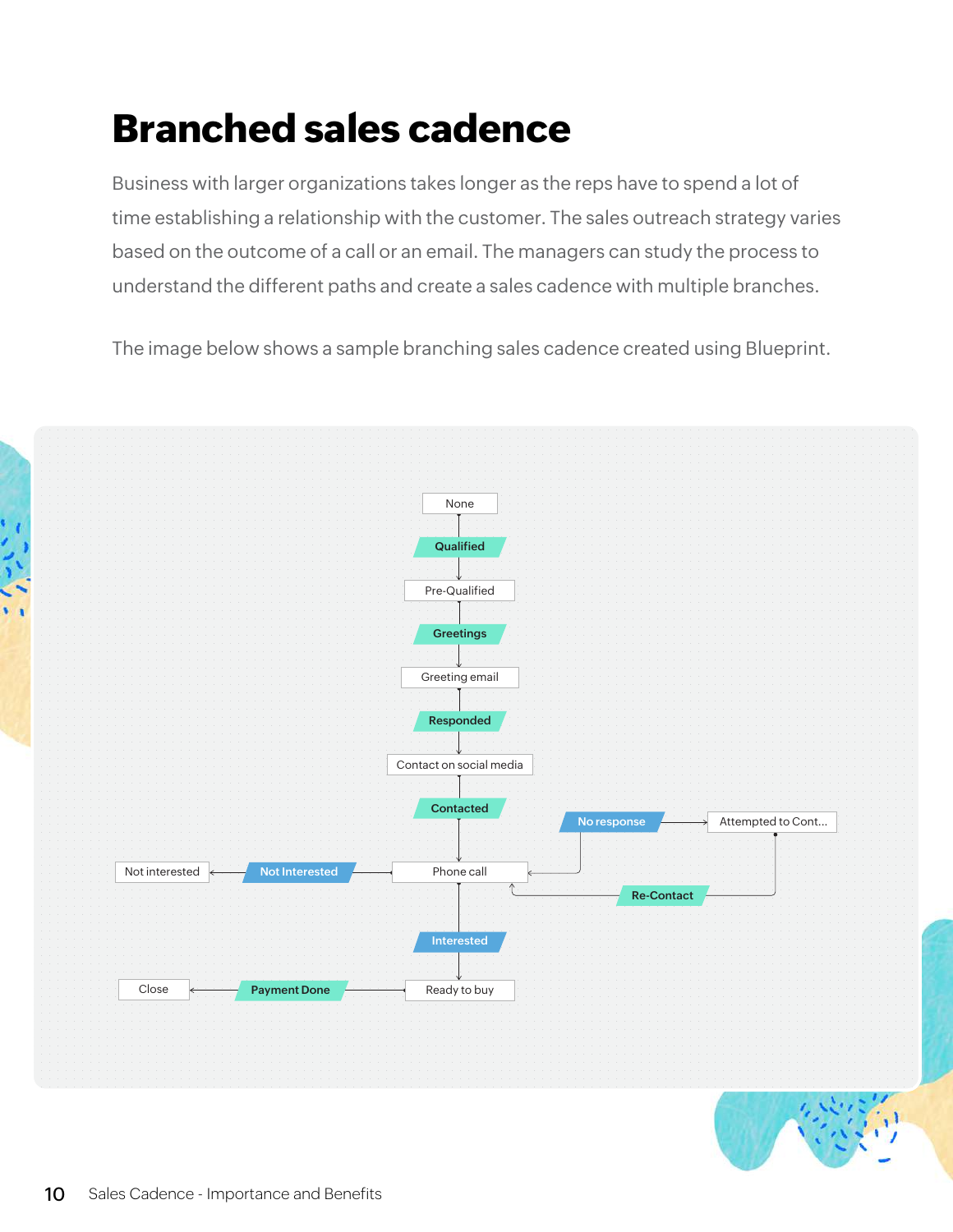## **Multi-branched complex sales cadence**

A relational sales cycle with a B2B or B2C business model involves multiple processes starting from lead qualification through to product delivery before the sale closes. An array of sales activities are performed by multiple teams at each stage either together or separately but simultaneously in order to proceed to the next stage. This also increases dependency among the teams, for example an invoice cannot be created until the payments team gives clearance.

The outcome of each stage will trigger a different outreach at the next stage, creating an intricate loop between the stages. For example, if the customer returns the product, the sales cycle reopens, triggering another loop of activities that involves the logistics, payments, and delivery teams.

A cadence to orchestrate such an intricate process is complex and requires a thorough understanding of the process and customer reactions at every stage to establish a link. [CommandCenter](https://help.zoho.com/portal/en/kb/crm/process-management/commandcenter/articles/commandcenter) connects stages from different processes bringing them altogether under one umbrella. The customer's response at each stage governs the direction the sales process will take.

Let's take a look at some examples of a multi-branched sales cadence.

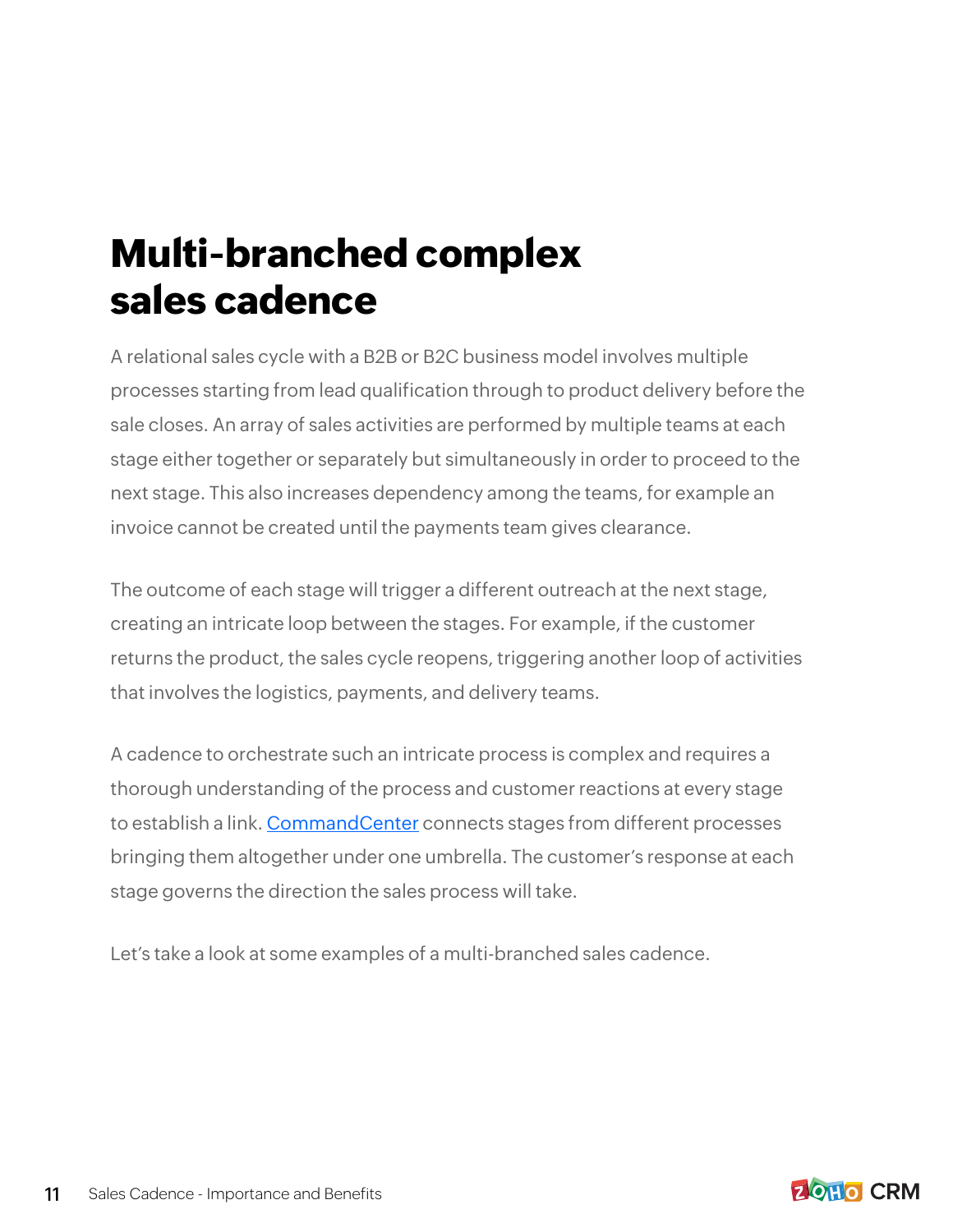#### **Product sale in ecommerce business**

The following setup of an ecommerce business can have different flows of events depending on the customer's response:

#### **Website visit to product delivery**

The sale of a product begins with an interested buyer visiting the website, adding an item to their cart, placing the order, making the payment, and then the order being dispatched, delivered, and closed. This is one way the process flow can take place.

#### **Incomplete order**

An alternate flow of events can take place if the customer exits the sales process in between or pauses at a stage.

#### **For example:**

They leave the items in their cart, they place the order but don't make a payment, or they leave your website without purchasing. In these situations, the company must engage the customers instead of letting them go. They can send emails reminding them of the items in their cart, prompting them to make a payment, or calling them to find if they wish to continue the transaction.



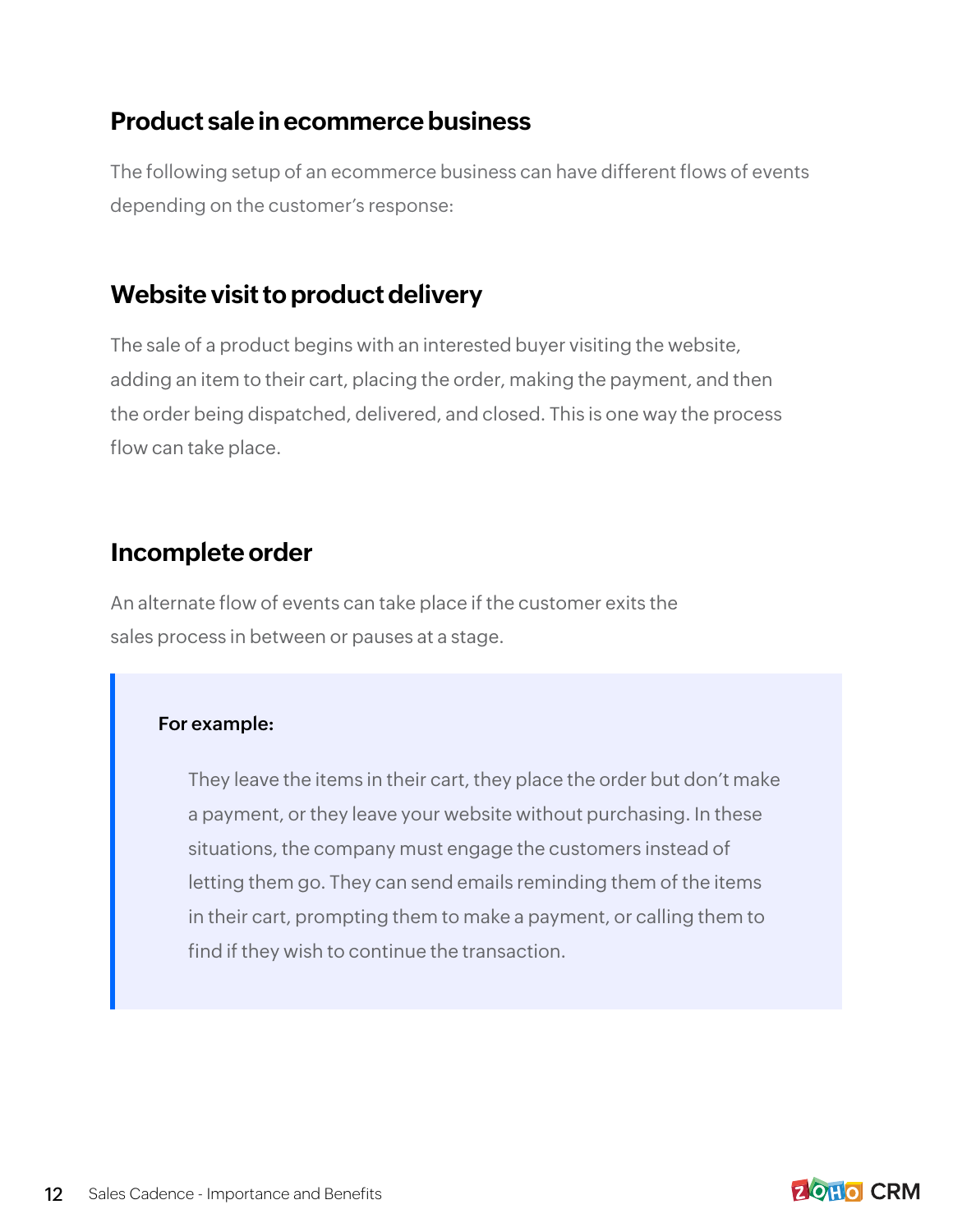### **Order return**

A third flow might occur if the customer decides to return the product. The sales team will reopen the deal and branch out to another process that handles refund and pickup.

Each of the above activities is managed by different teams. For the process to go on without interruption, a certain level of coordination is needed.

The CommandCenter will ensure that these processes are interlinked and the message is passed on from one stage to another to adjust the flow of events depending on the customer's actions.



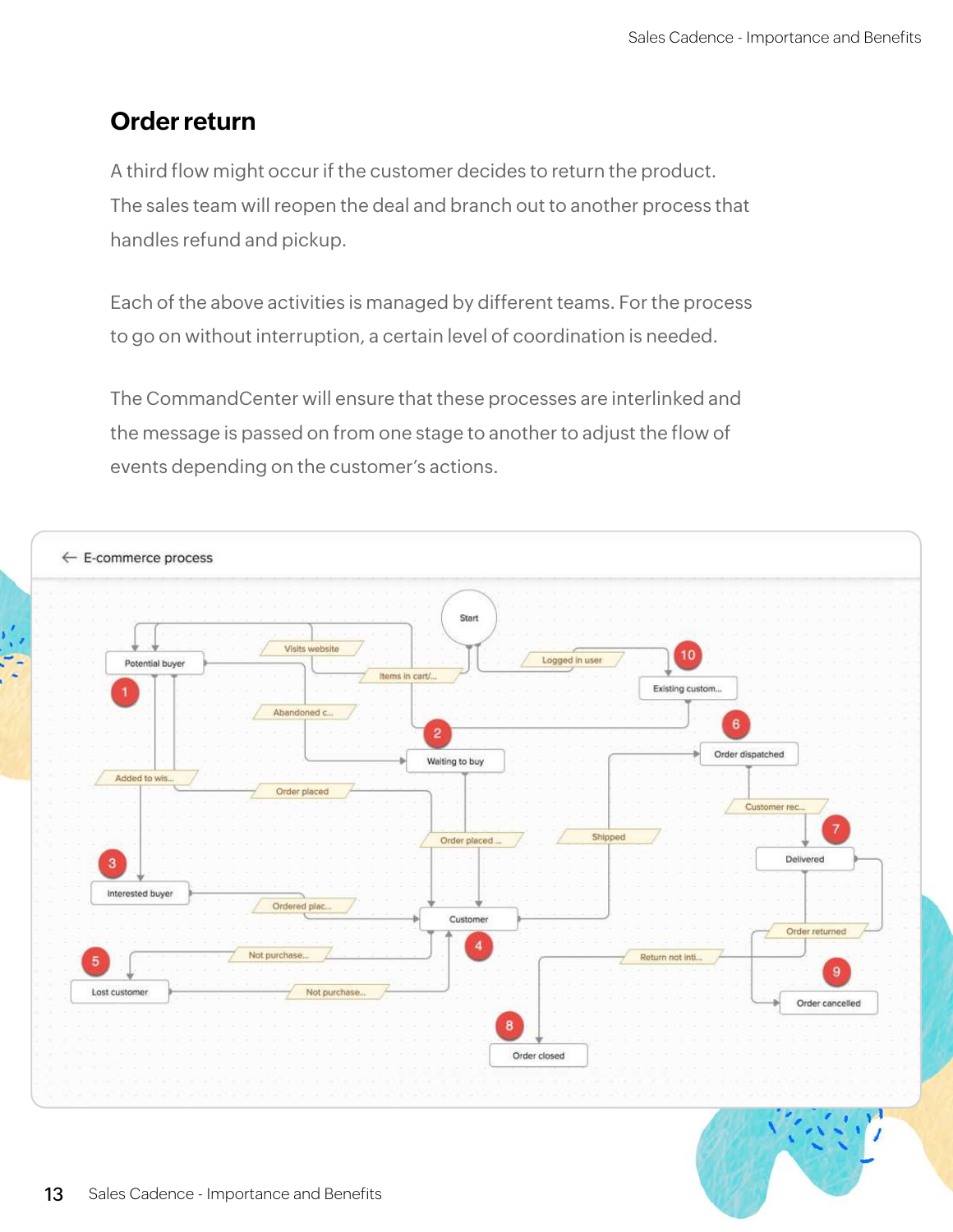## **Communication trail after customer journey ends**

During a sales journey, there are several reasons to stay in touch with customers, such as sending emails, making phone calls to update them about their delivery status, requesting feedback or address verification.

Some businesses, such as car insurance providers, need to communicate with their customers about other extended services like claim management or part replacement, which take place after the insurance is purchased.

Since these services are mostly provided by third-party vendors, key information can sometimes fall through the gaps without careful communication. Extended support from the company at this stage is a step towards building stronger relationships and loyalty among customers.

With the purchase of insurance, the sale is closed and policy renewal or premium collection is managed by a separate division. In the event of a claim request, the claims department takes over and manages the process.

A cadence built for this type of a business model will help the company stay informed whenever a claims request is received and proactively get in touch

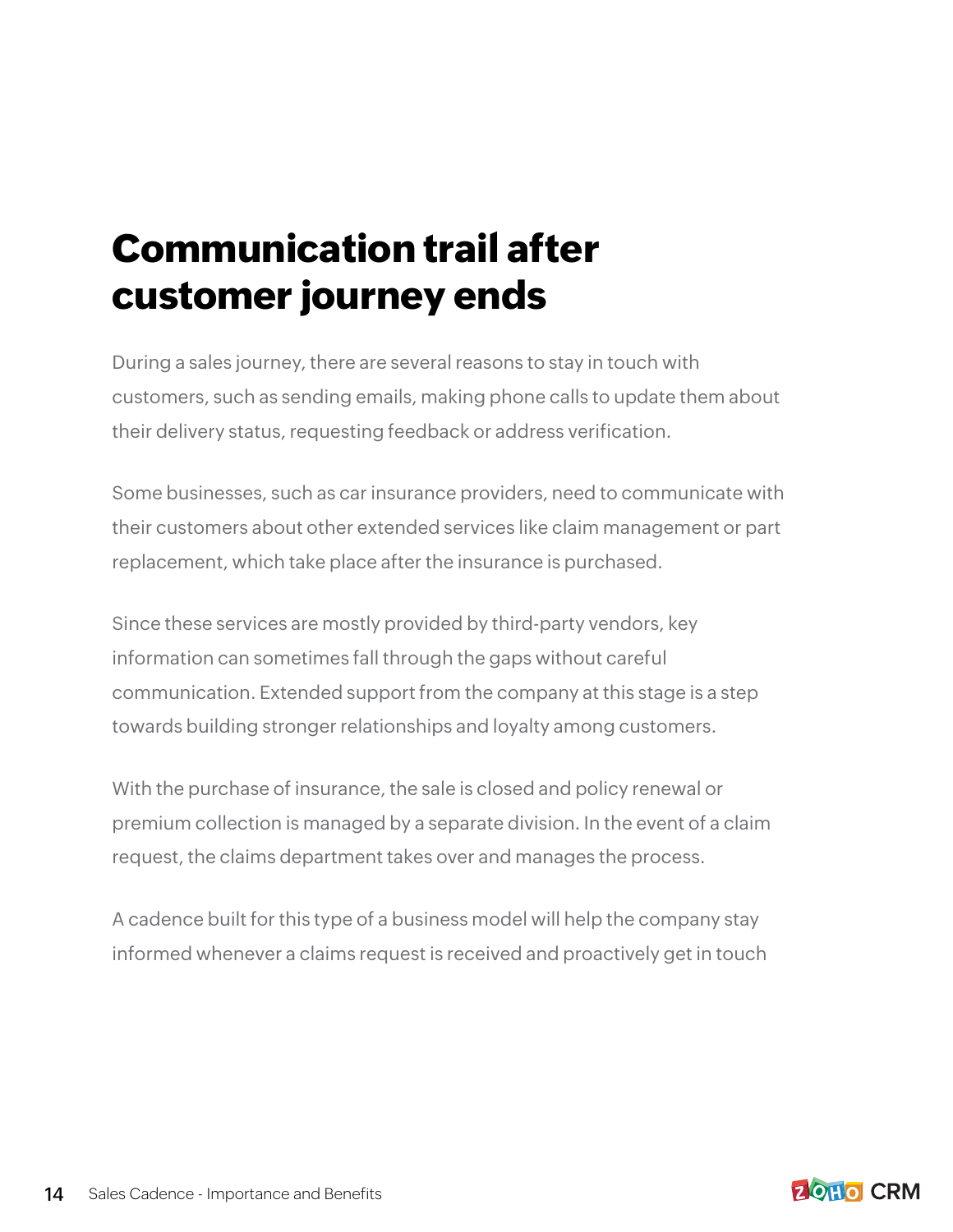with the vendors to monitor the progress of the claim filed by the customer. They can receive notificavtions at every stage and inform the customer about the timeline and other details.



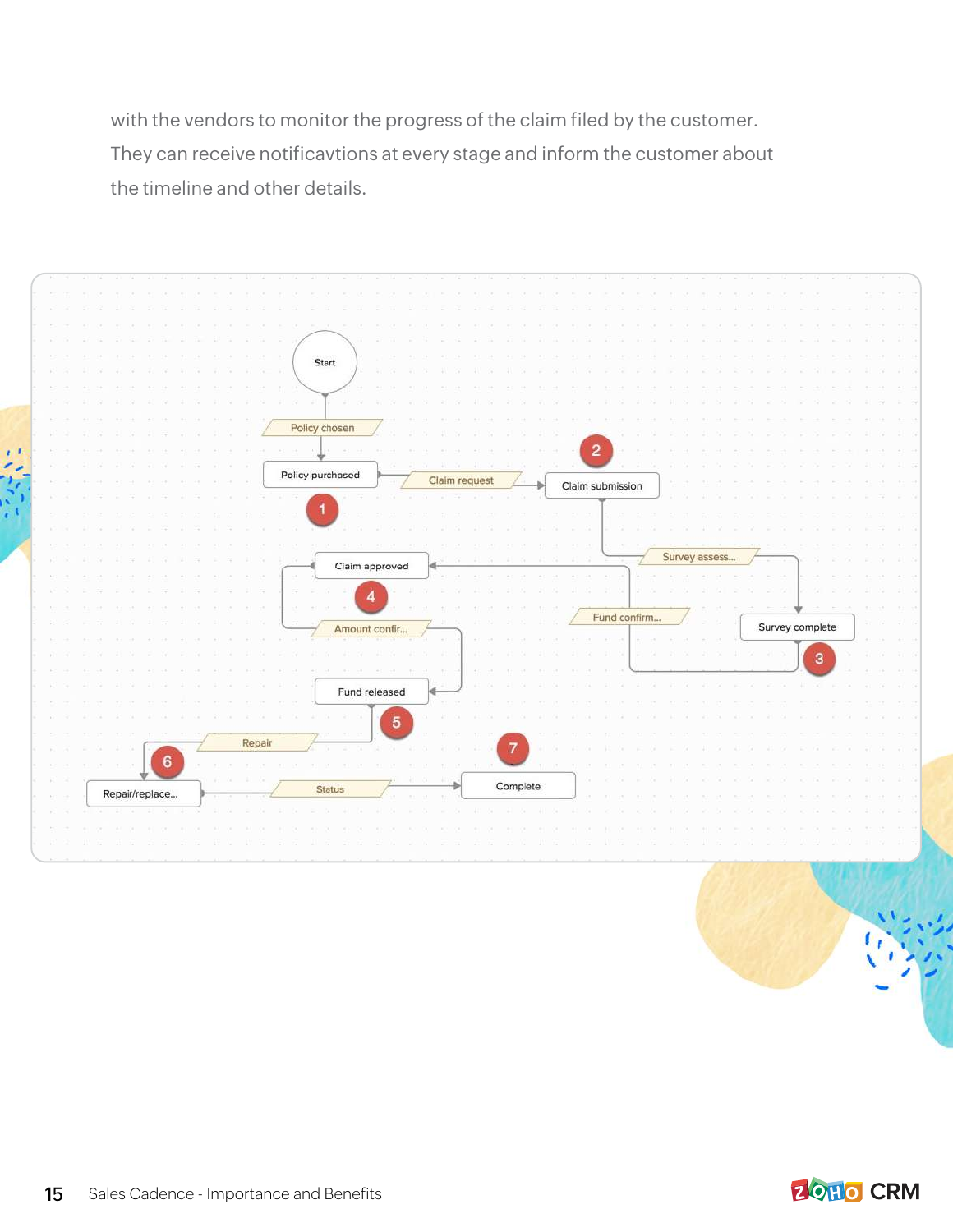## **Things to consider when building a sales cadence**

For your sales cadence to give the desired results and mimic your business model, you must unravel every small aspect of your business processes. Some points we recommend here may help you achieve this:



#### **Write it down**

Take a pen and paper and make a list of all your business processes.



#### **Break down each process**

Write down every detail about each process. The stages, how and when a record moves to the next stage, activities performed at every stage, mandatory activities, any specific condition that must be followed in order to proceed to subsequent stages, etc.



#### **Connect the dots**

Find out whether the processes are connected with each other.



#### **Identify the points of crossover**

The processes may seem isolated when you look at them individually, so look closer and identify the point or stage where one or more processes meet.



#### **Goal of the cadence**

Identify the reason you want to build a cadence. Your goal might be to create a systematic and unified work ethic across your team or to monitor the overall performance of the process or automate it to increase efficiency and turnaround time.

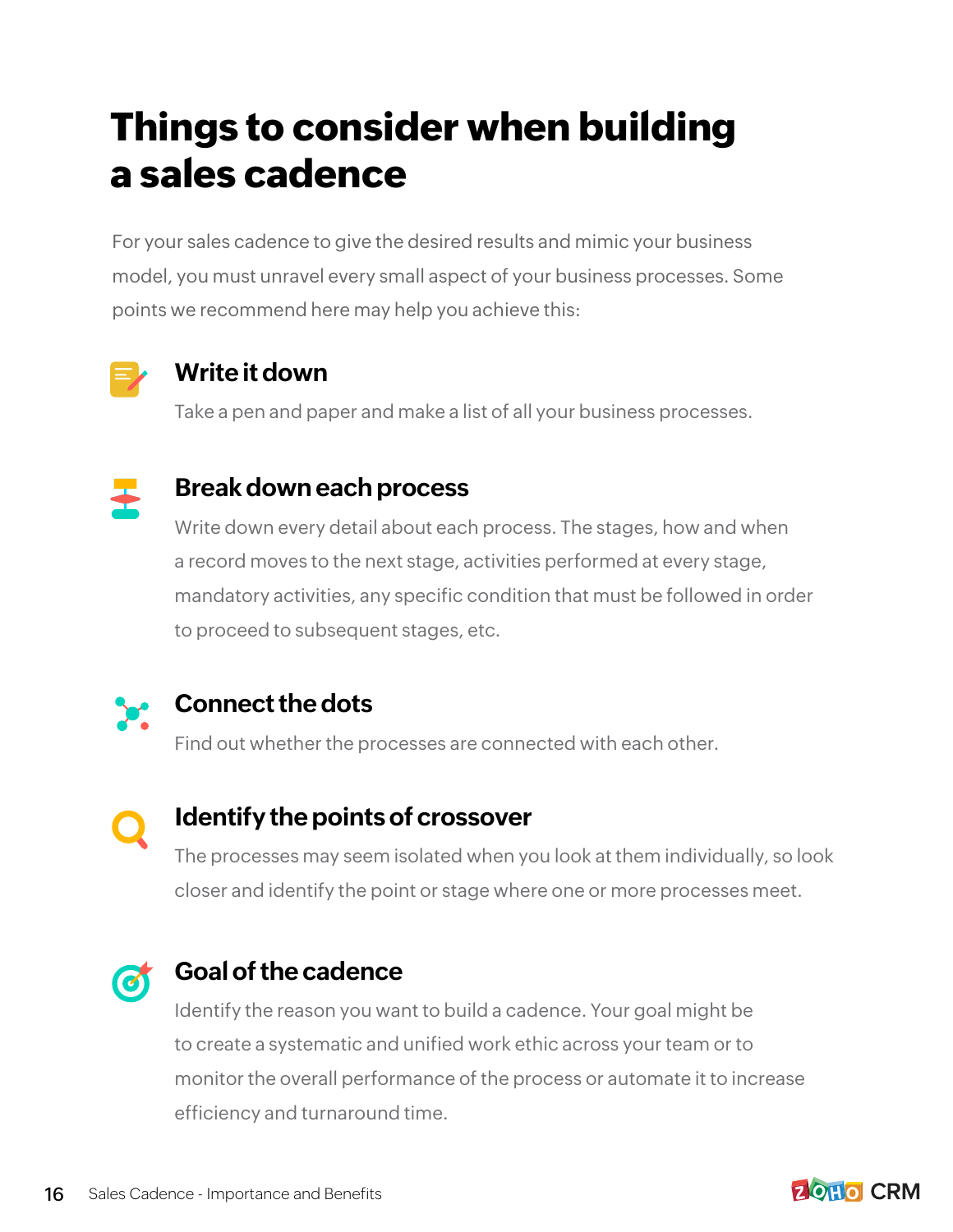

 $\left( 5\right)$ 

### **Match requirements with cadence type**

Choose the right type of cadence for your process and goal.

### **Understand CRM data**

Understand the basic requirements of the two types of cadence: Blueprint and CommandCenter. Your requirement and cadence type may match but your data may not yet be appropriate to start. For example, with a blueprint, all your data must be in one module. If your deals are stored in different modules, you cannot create a blueprint.



#### **Data alignment**

Look for ways to adjust your data so that it suits the selected cadence. Get rid of modules that are not needed, create **[layouts](https://help.zoho.com/portal/en/kb/crm/customize-crm-account/customizing-page-layouts/articles/create-conditional-layouts)** to manage different data types in one module, and [add fields](https://help.zoho.com/portal/en/kb/crm/customize-crm-account/customizing-fields/articles/types-of-fields) if necessary to store values within a single module.



#### **Test and validate**

Build a sample process and test it in Sandbox. Involve your team members to validate it. Make improvements as needed.



#### **Revisit**

It is best practice to revisit your processes from time to time and improve them by adding or removing a few steps to ensure efficiency.